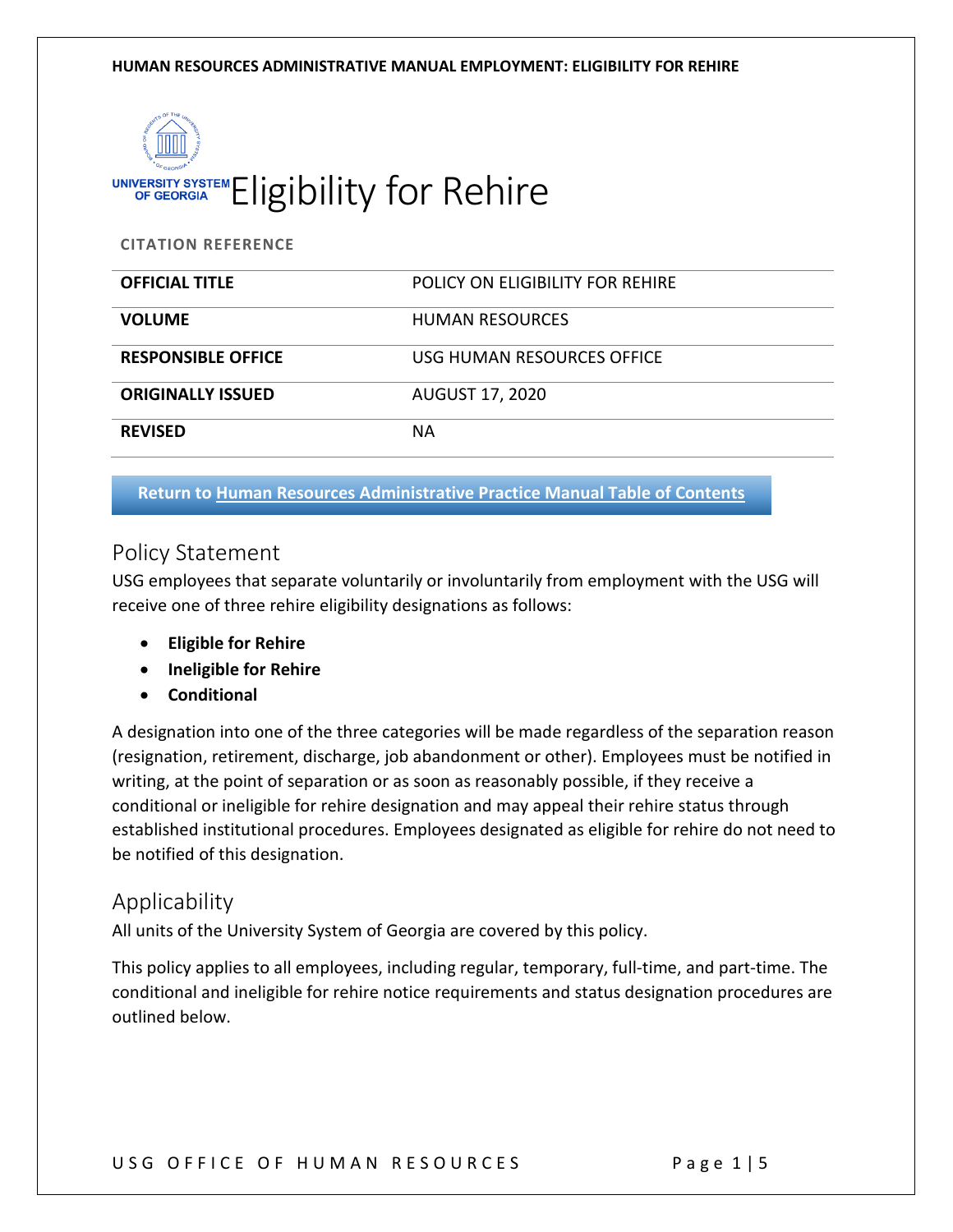## Who Should Read This Policy

All Human Resources professionals within the University System of Georgia should be aware of this policy; all employees should be aware of this policy.

### Definitions

**Eligible for Rehire:** Employees who separate from the USG and who have complied with relevant Board of Regents policies and procedures are eligible for immediate rehire consistent with other legal and/or policy restrictions (e.g., there is a prohibition on post-retirement employment decisions as well as waiting periods). The separation reason may include (but is not limited to) voluntary resignations, expiration of contract or limited term employment, reductions in force, and retirements.

**Ineligible for Rehire:** Employees who separate for serious misconduct, major policy violations, or criminal behavior should be deemed ineligible for rehire for a minimum of three years from the date of separation. The separation reason may include (but is not limited to) institutional harassment policy violations, conviction of a crime, credentials falsification, or acts of workplace violence.

**Conditional:** Employees who separate from the USG with a less than satisfactory work record due to violations of relevant BOR policies and procedures, including resignations in lieu of discharge, or who are terminated for reasons other than criminal behavior, acts of violence or serious policy violations, are generally not rehire eligible for at least 12 months from the date of separation. The separation reason may include (but is not limited to) unsafe work practices, workplace disruptions, loss of required credentials or discharge due to inappropriate conduct (e.g., violations of the USG Ethics Policy), or unsatisfactory performance. Upon completion of this minimum separation period, the hiring institution will have no obligation to consider a former employee (designated as "conditional") for future employment, but will however have the discretion and authority to determine that rehiring a former employee designated as "conditional" is in the best interest of the institution (and the USG as a whole).

This determination should include carefully considering such factors as the amount of time that has passed since the previous separation, any evidence of improved performance from other employers in the interim, similarities and differences between the current potential job and the previous job from which the applicant was separated, and any other mitigating circumstances explained by the applicant.

## Process and Procedures

Conditional or Ineligible for Rehire Designations

Each employee's immediate supervisor is responsible for initiating the eligibility review at the time of separation. Conditional designations must be approved by the college or division's highest level administrator (such as dean or vice president) and the institution's CHRO or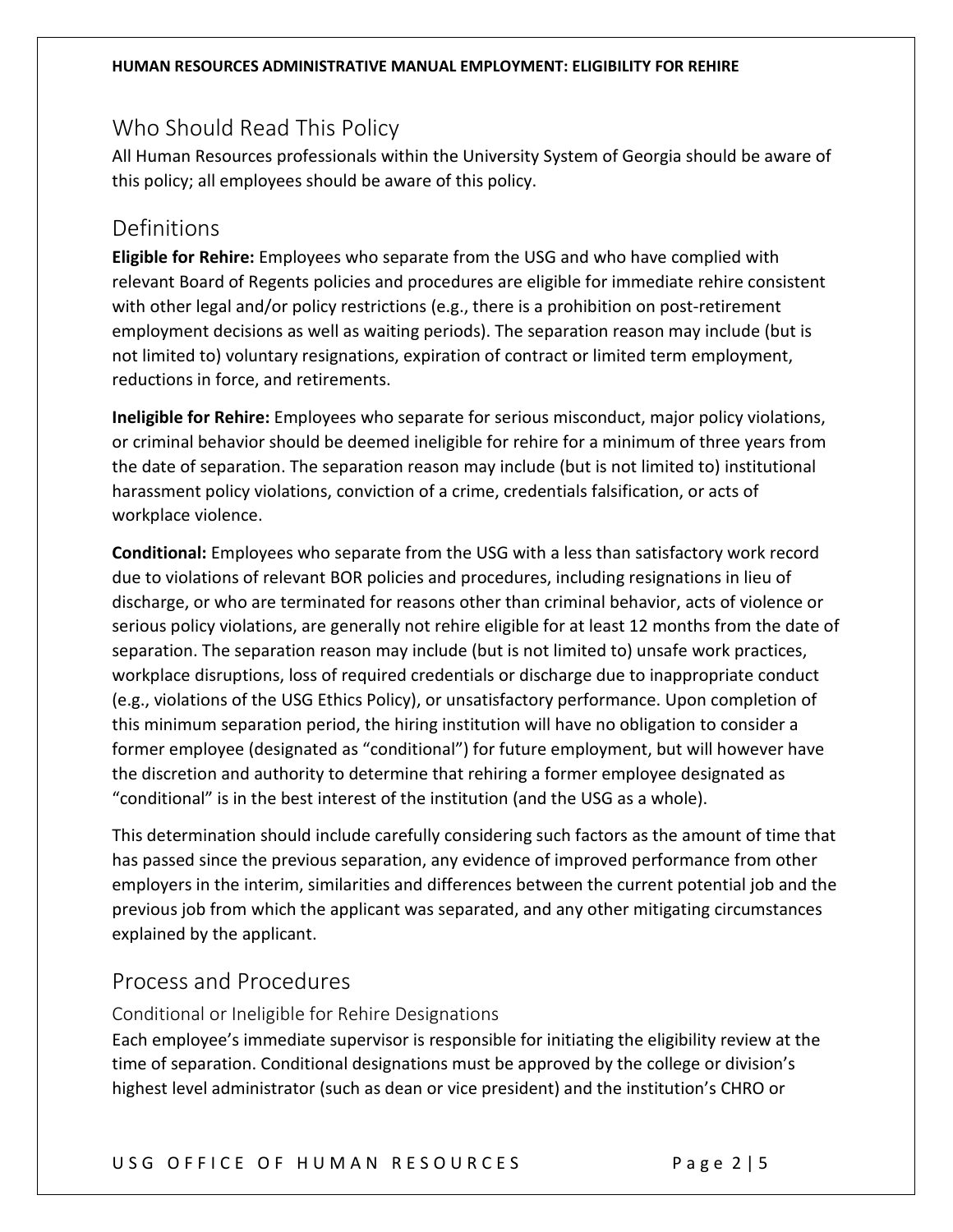#### **HUMAN RESOURCES ADMINISTRATIVE MANUAL EMPLOYMENT: ELIGIBILITY FOR REHIRE**

respective designee(s). Ineligible for rehire designations must also be approved by the terminating institution's president or designee(s), and must also be submitted for approval by the System Office Human Resources department. Ineligible for rehire designations for employees separating from the System Office require approval by the Chancellor's or designee(s).

Institutions should maintain copies of any documentation or evidentiary matter (e.g., hotline investigator report, special review, etc.) used to support rehire designation. For ineligible for rehire designations, such documentation should be included with the System Office approval request submission.

### Eligibility Designation Change Request

After the requisite period of time has passed since a conditional or ineligible for rehire separation designation, a former employee may submit a letter to the System Office Human Resources Department requesting removal of the designation. The request should outline the reasons why the former employee believes the prior designation should be changed. The employee must include evidence or information that demonstrates the employee has established a positive work record elsewhere. Two letters of recommendation should accompany the former employee's request. The System Office HR department will review the request and consult with the former employee's institutional HR department and the administrators who endorsed the designation.

The System Office HR department will also be responsible for responding to the former employee within ten (10) business days of the request. Should the request be granted, the System Office HR department will submit the designation change through the appropriate protocols (including system updates). This decision may be appealed through the established institutional and USG procedures.

### Eligibility Designation Verification

As part of its recruitment process, each institution is required to include a prior USG employment question on their employment application.

- Should the applicant answer affirmatively:
	- $\circ$  The institution is required to confirm the rehire eligibility designation before considering the applicant.
	- $\circ$  For applicants deemed "eligible for rehire," the hiring institution must also conduct reference checks, including at least one reference from the former USG institution.
- If the applicant's designation status is ineligible for rehire or conditional, the hiring institution must notify the applicant and direct them to the System Office Human Resources department to submit an eligibility designation change request.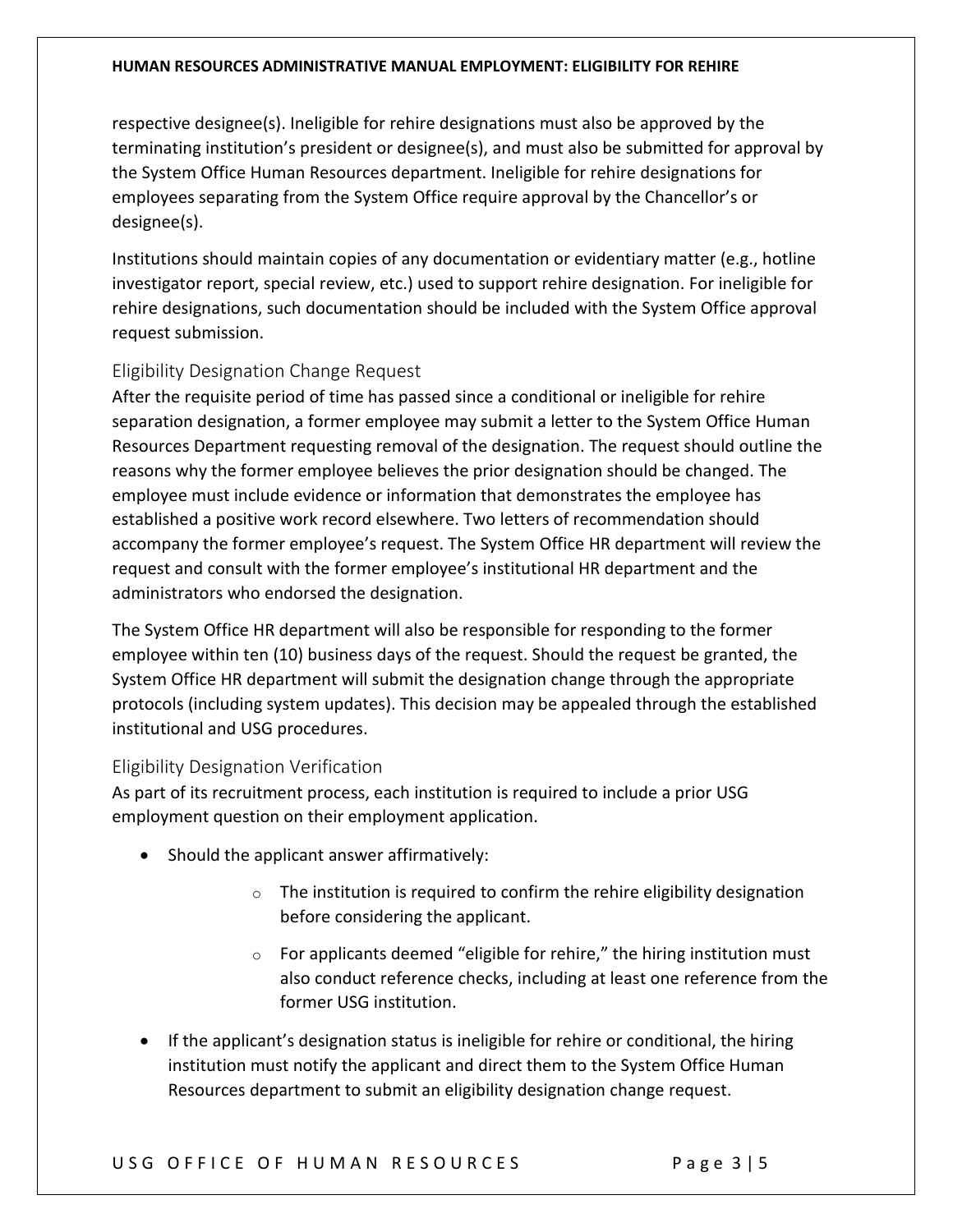#### **HUMAN RESOURCES ADMINISTRATIVE MANUAL EMPLOYMENT: ELIGIBILITY FOR REHIRE**

- Under no circumstances will an institution consider an applicant designated ineligible for rehire or conditional. Once the applicant's designation change request is approved and the official system of record is updated to rehire eligible status, only then may the applicant be considered.
- Employees are expected to provide a complete and accurate record of previous employment. In accordance with the USG Background Investigation policy, any misrepresentation or falsified application materials may disqualify a candidate from consideration. If the misrepresentation is discovered after hire, the employee may be subject to disciplinary action, up to and including termination.

### Reference Checking and Information Disclosure for USG Applicants

In accordance with the institutional hiring procedure, a reference check must be conducted (which must include a reference check with the prior USG institution(s) where the applicant was employed).

The following disclosure provisions also apply:

- Institutions are expected to disclose to one another reference information that is factual, job-related, and not confidential.
- Under Georgia law, employers that disclose factual information to a prospective employer regarding an employee's or former employee's job performance or ability to carry out their duties are presumed to be acting in good faith, unless confidential information is disclosed or a preponderance of evidence shows lack of good faith.
- Institution Human Resources staff and other officials designated by an institution may provide the requested reference.

| Party                            | <b>Responsibility</b>                | Phone/Email/URL           |
|----------------------------------|--------------------------------------|---------------------------|
| <b>Vice Chancellor for Human</b> | Establish and maintain HRAP policies | 404-962-3235              |
| <b>Resources, USG</b>            | and guidelines. Provide guidance to  | usg-hr@usg.edu            |
|                                  | Institutions to ensure compliance.   |                           |
| <b>Institution Chief Human</b>   | Develop, implement, and monitor      | See University System     |
| <b>Resources Officers</b>        | institution level policies to ensure | <b>HR Officer Listing</b> |
|                                  | compliance.                          |                           |

## Responsible Parties and Contact Information

## Website Address for This Policy

• [Eligibility for Rehire Request Form](https://survey.usg.edu/s3/Ineligible-for-Rehire-Review-Request)

# Appendices (Internal Documents, Forms and Web Links)

• HRAP - General Criteria for Employment